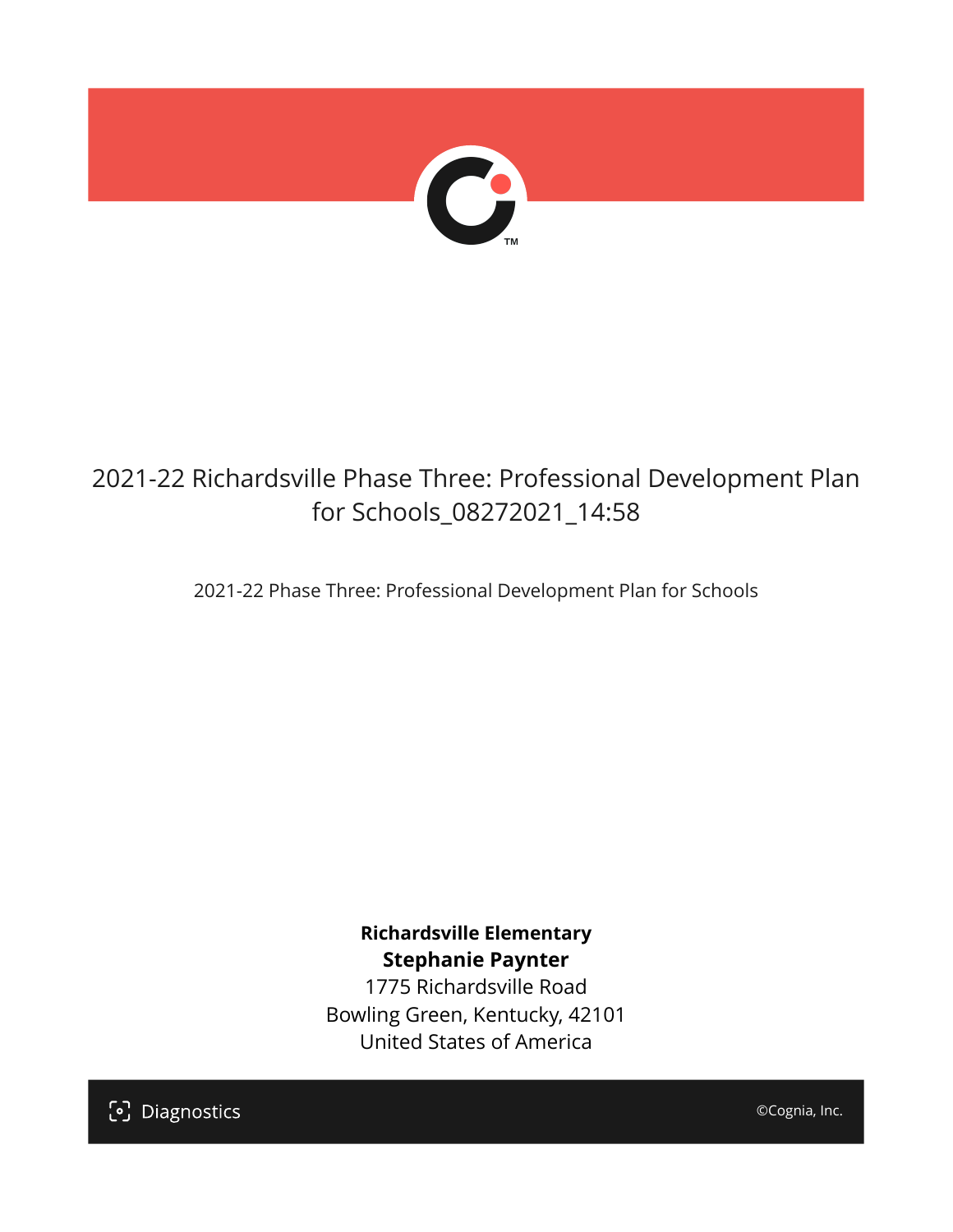2021-22 Phase Three: Professional Development Plan for Schools - 2021-22 Richardsville Phase Three: Professional Development Plan

for Schools\_08272021\_14:58 - Generated on 01/31/2022

Richardsville Elementary

## **Table of Contents**

[3](#page-2-0) [2021-22 Phase Three: Professional Development Plan for Schools](#page-2-0)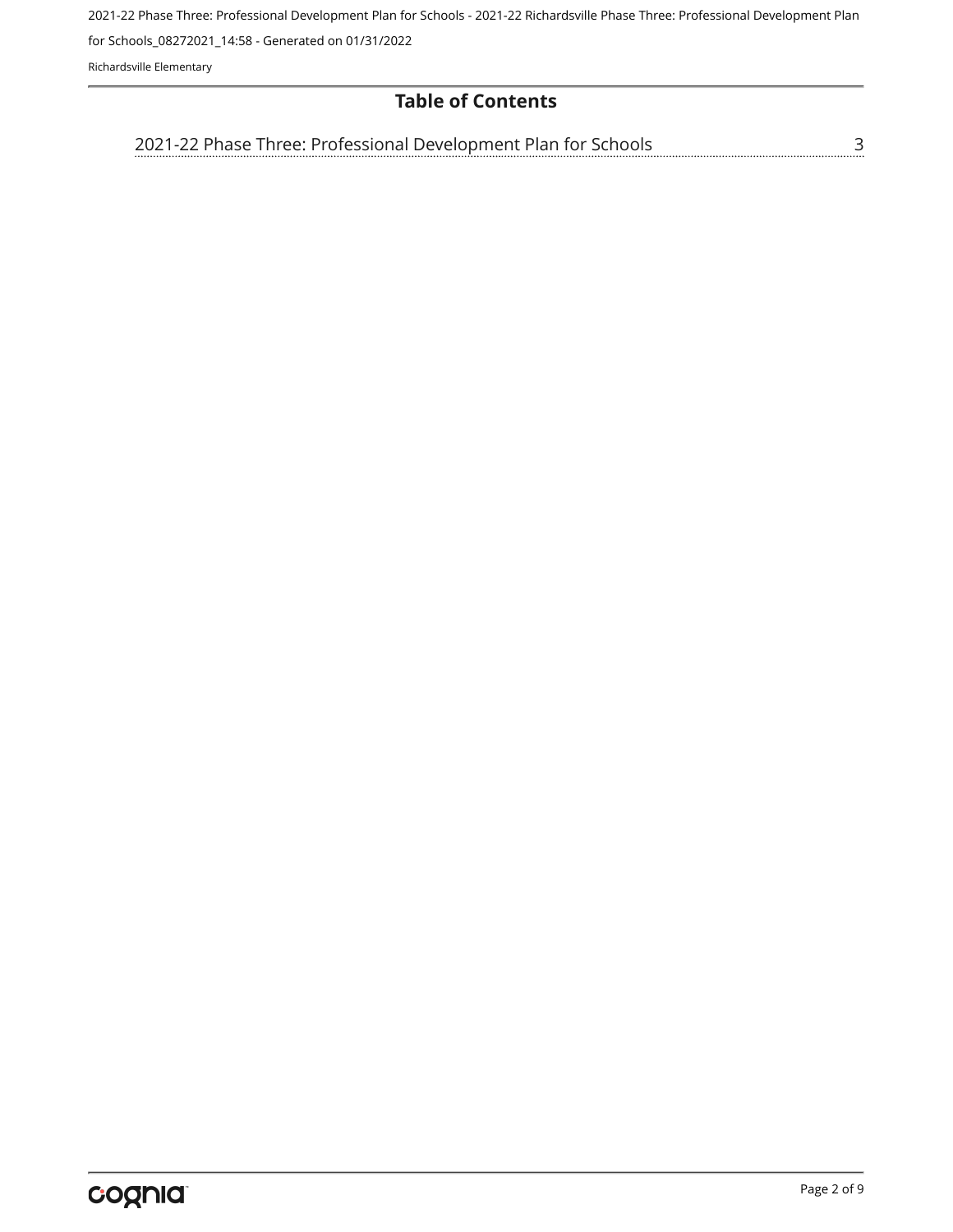## <span id="page-2-0"></span>**2021-22 Phase Three: Professional Development Plan for Schools**

The purpose of this diagnostic is to support the school in designing and implementing a professional development plan that aligns to the goals established in KRS 158.6451 and the local needs assessment. The basis of the professional development plan aligns to [704 KAR 3:035,](https://apps.legislature.ky.gov/Law/kar/704/003/035.pdf) which states the following:

Annual Professional Development Plan:

Section 2. Each local school and district shall develop a process to design a professional development plan that meets the goals established in KRS 158.6451 and in the local needs assessment. A school professional development plan shall be incorporated into the school improvement plan and shall be made public prior to the implementation of the plan. The local district professional development plan shall be incorporated into the district improvement plan and posted to the local district Web site prior to the implementation of the plan.

Section 3. Each school and local district professional development plan shall contain the following elements:

1. A clear statement of the school or district mission

2. Evidence of representation of all persons affected by the professional development plan

3. A needs assessment analysis

4. Professional development objectives that are focused on the school or district mission, derived from the needs assessment, and specify changes in educator practice needed to improve student achievement; and

5. A process for evaluating impact on student learning and improving professional learning, using evaluation results

Research demonstrates a positive link between high-quality professional learning (HQPL), teaching practices and student outcomes. Effective professional learning not only has the potential to improve both classroom instruction and student outcomes, but also it can be effective in recruiting and retaining teachers. When designing and/or selecting HQPL at the local level, it is important to ensure alignment to the characteristics of [High-Quality Professional](https://protect-us.mimecast.com/s/t_VKCmZ28lUj9ElyiG-gxw?domain=education.ky.gov)  [Learning](https://protect-us.mimecast.com/s/t_VKCmZ28lUj9ElyiG-gxw?domain=education.ky.gov).

1. What is the school's mission?

Richardsville's school mission is reaching every student so they may become the BEST that is within them to be.

2. The needs assessment provides the framework for **all** schools to clearly identify their most critical areas for improvement that will be addressed in the planning process through the development of goals, objectives, strategies and activities.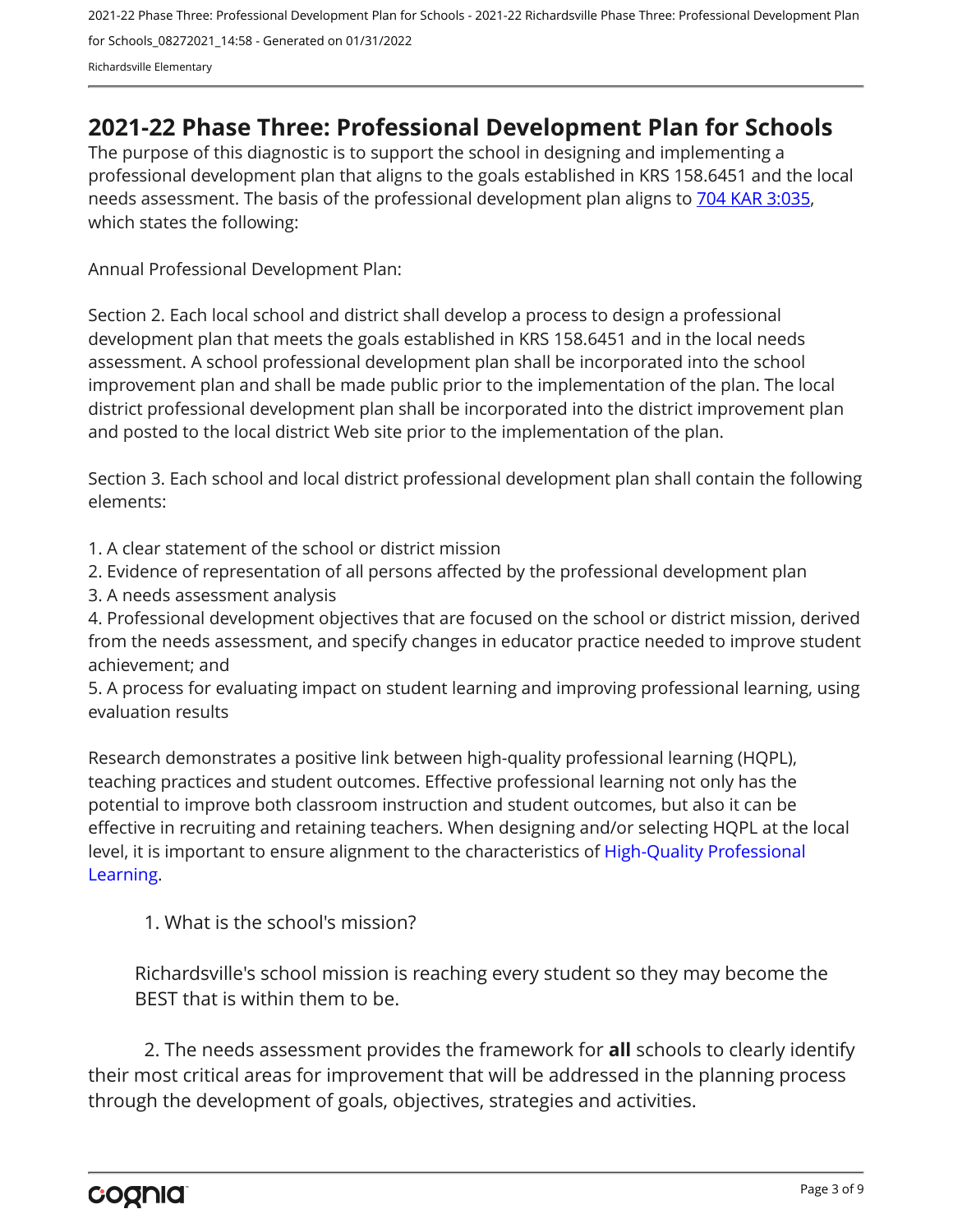Richardsville Elementary

Based on the most critical areas for improvement identified in the completed needs assessment per [703 KAR 5:225](https://apps.legislature.ky.gov/law/kar/703/005/225.pdf) (3), what are the school's **top two priorities** for professional development that support continuous improvement?

1. Strengthen core instruction in order to increase basic literacy and numeracy for all student demographic groups. 2. Increase the proficiency of students who have a disability in both reading and math.

3. How do the identified **top two priorities** of professional development relate to school goals?

The top two priorities of professional development are related to the school goals by striving to increase academic achievement through high quality instructional practices. Teachers will participate in professional development that addresses researched based practices to incorporate in core instruction related to basic literacy and numeracy in all grade levels. Teachers will participate in professional development to help increase the number of students who are proficient in reading and math who have a disability.

4a. For the first priority need, what are the specific objectives for the professional development aligned to the school goal(s)? Consider the long and short term changes that need to occur in order to meet the goal.

Specific short term objectives for the professional development aligned to the school goals are to increase depth of knowledge of grade level standards related to the core curriculum delivered through instruction. Teachers will be proficient in planning lessons that address priority standards and be able to enrich or remediate students who have not yet mastered standards. A member of the administrative team will continue to lead and facilitate PLC's and guided planning weekly with all teachers during grade level meetings. Long term changes that need to occur in order to meet the goals for the first priority need is using researched based and district mandated curriculum with fidelity such as HMH (and the essential technology based components and hands on manipulatives included) as well as Heggerty to increase student academic achievement in basic literacy and numeracy.

4b. What are the intended results? (student outcomes; educator beliefs, practices, etc.)

Teachers understand the rigorous expectations that students are expected to know and be able to do with grade level content, providing support and scaffolding for each student. Teachers employ practices in their instruction that foster and support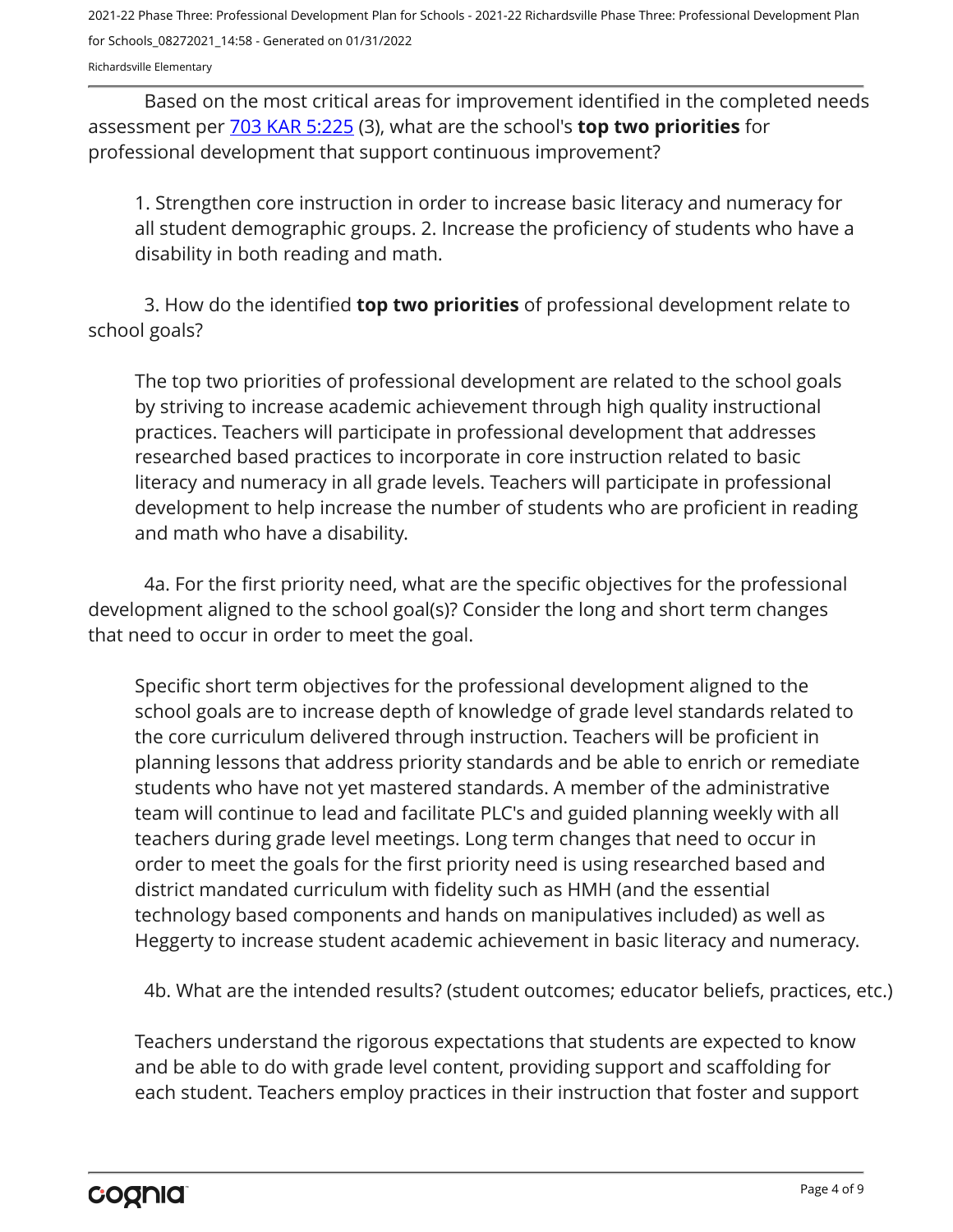Richardsville Elementary

growth in both reading and math. Teachers believe that they have the ability to help all students in the classroom; including special education students.

4c. What will be the indicators of success? Consider the completed actions or markers that need to occur that would indicate the goals and objectives have been achieved.

Participants' Reactions: We will review data from the feedback forms at the end of each learning session to determine if teachers viewed the experience as worthwhile. Participants' Learning: We will embed the formative learning from each session to build on the next learning experience for teachers. The regional coaches will collaborate with the administration team to determine next steps in learning.

4d. Who is the targeted audience for the professional development?

The Targeted Audience for this professional learning is for the entire school all of whom are responsible for student success.

4e. Who is impacted by this component of professional development? (students, teachers, principals, district leaders, etc.)

Teachers, Students and Administrators should all be impacted by this component of professional learning because it should increase our knowledge and impact our practice.

4f. What resources are needed to support the professional development? (staff, funding, technology, materials, time, etc.)

We will need support from district and regional coaches to execute the professional learning. Teachers will use school issued technology devices to ensure engagement and participation for synchronous and asynchronous settings. Teachers will be given time to participate in professional development.

4g. What ongoing supports will be provided for professional development implementation? (coaching, professional learning communities, follow up, etc.)

Follow-up coaching will be provided by the district and regional coaches with feedback given after each walkthrough cycle. During guided-planning sessions, teachers will have the opportunity to collaborate with administration and develop instructional activities that align to grade level standards. We will use weekly PLC's to drill down into special education students' data to monitor for growth on standards.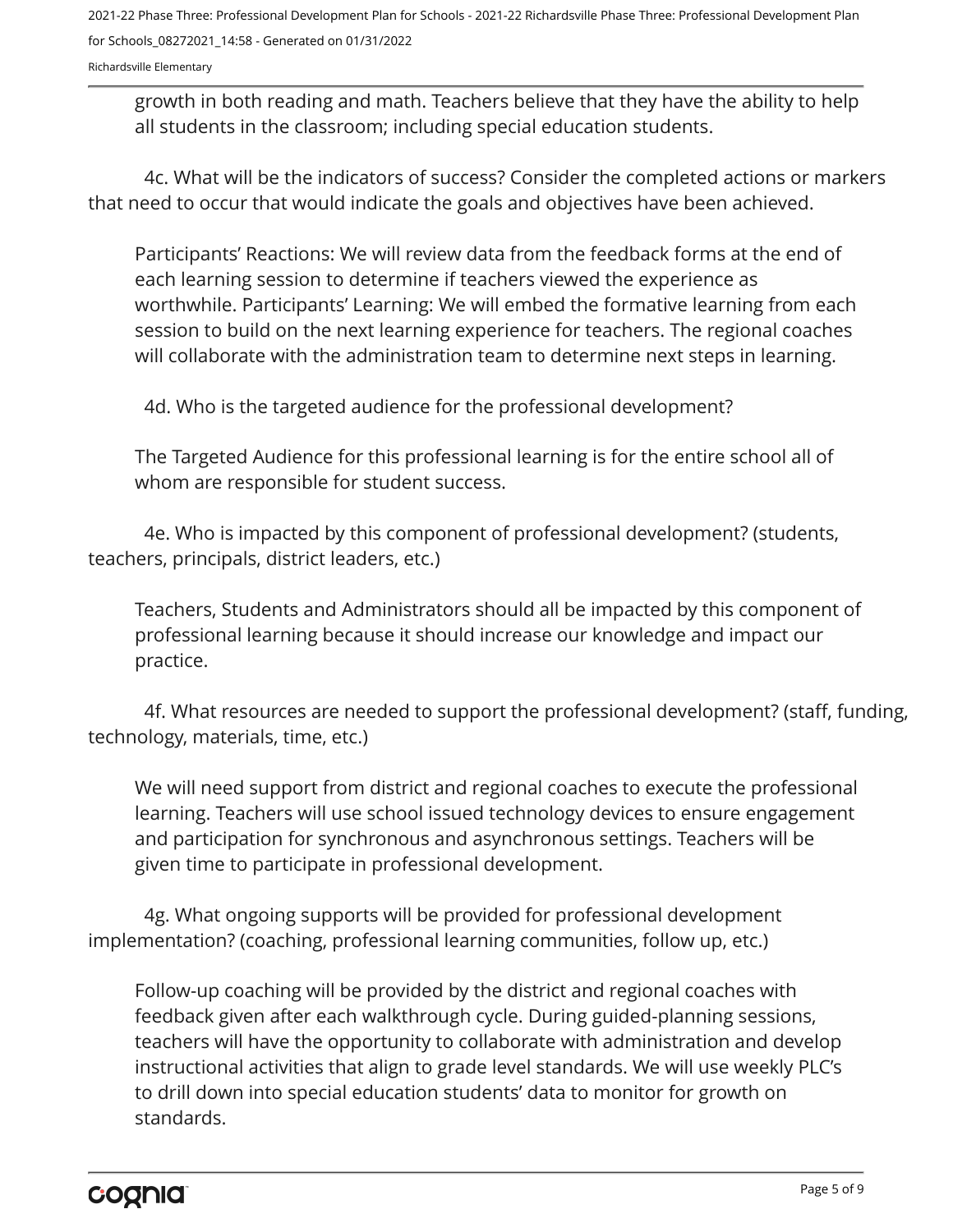4h. How will the professional development be monitored for evidence of implementation? Consider data (student work samples, grade-level assessments, classroom observations, etc.) that will be gathered, persons responsible and frequency of data analysis.

1. PLC data including agendas and minutes will be used to monitor evidence of implementation. 2. Feedback on Read and Respond journals and reading and math consumable textbook. 3. Informal observations. 4. District and Regional Coach visits followed by feedback videos. 5. Feedback from teachers regarding areas that need improvement and further professional development or resources.

5a. For the second priority need, what are the specific objectives for the professional development aligned to the school goal(s)? Consider the long and short term changes that need to occur in order to meet the goal.

Increase the percentage of all students scoring proficient and distinguished in reading and math. Teachers will increase their pedagogical content knowledge for reading and math instruction.

5b. What are the intended results? (student outcomes; educator beliefs, practices, etc.)

Teachers understand the rigorous expectations that are required for students to attain proficiency benchmarks in reading and math as measured by STAR scores, HMH growth measure assessments, and Amira benchmarks. Teachers employ practices in their instruction that foster and support growth in reading so students may move toward proficient and distinguished scores on the end of year state assessment. Teachers believe that all students have the ability to engage in rigorous grade-appropriate reading and math instruction.

5c. What will be the indicators of success? Consider the completed actions or markers that need to occur that would indicate the goals and objectives have been achieved.

Participants' Reactions: We will review data from our PD evaluations to determine if teachers viewed the experience as worthwhile. Participants' Learning: We will discuss learning achieved through participant's take-away tasks. We will share learning wins and discuss improvement areas. Organization Support and Change: This will not be a one-time PD event. We will continue to provide professional learning in this area, and we will examine practices in our building to determine if further changes are needed.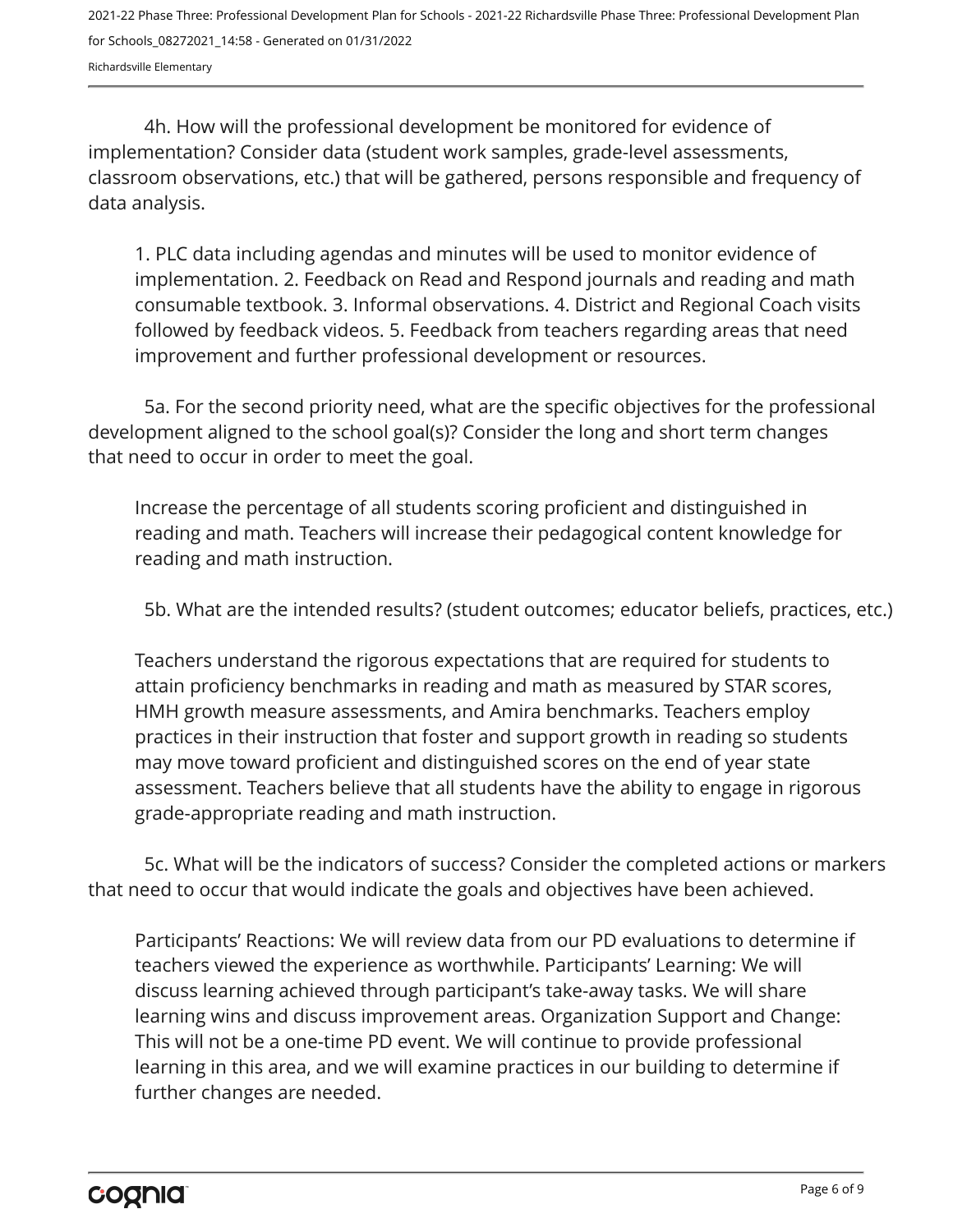Richardsville Elementary

5d. Who is the targeted audience for the professional development?

The targeted audience for this professional learning is for the entire school as we are all responsible for our students.

5e. Who is impacted by this component of professional development? (students, teachers, principals, district leaders, etc.)

Teachers, Students, and Administrators should all be impacted by this professional learning because it should increase our knowledge and alter our practice.

5f. What resources are needed to support the professional development? (staff, funding, technology, materials, time, etc.)

We will need support for the district and regional coaches to help us review the professional learning to ensure it is based on best practices, up-to-date, and relevant.

5g. What ongoing supports will be provided for professional development implementation? (coaching, professional learning communities, follow up, etc.)

Follow-up coaching will be provided by the district and regional coaches with feedback given after each walkthrough cycle. During guided-planning sessions, teachers will have the opportunity to collaborate with administration and HMH to develop instructional activities that align to grade level standards. We will use weekly PLC's to drill down into students' data to monitor for growth on reading and math standards.

5h. How will the professional development be monitored for evidence of implementation? Consider data (student work samples, grade-level assessments, classroom observations, etc.) that will be gathered, persons responsible and frequency of data analysis.

We will use the following data to monitor implementation: PLC Data (formative and summative assessments), Academic Child Study Team data (STAR Reading/Math Scores), informal observations, District and Regional Coaching Visits, data from Imagine Learning, data from HMH and Amira, Feedback from teachers regarding areas that need further professional development or resources.

6. Optional Extension: If your school has identified additional professional development priorities that you would like to include, you may upload an attachment with the answers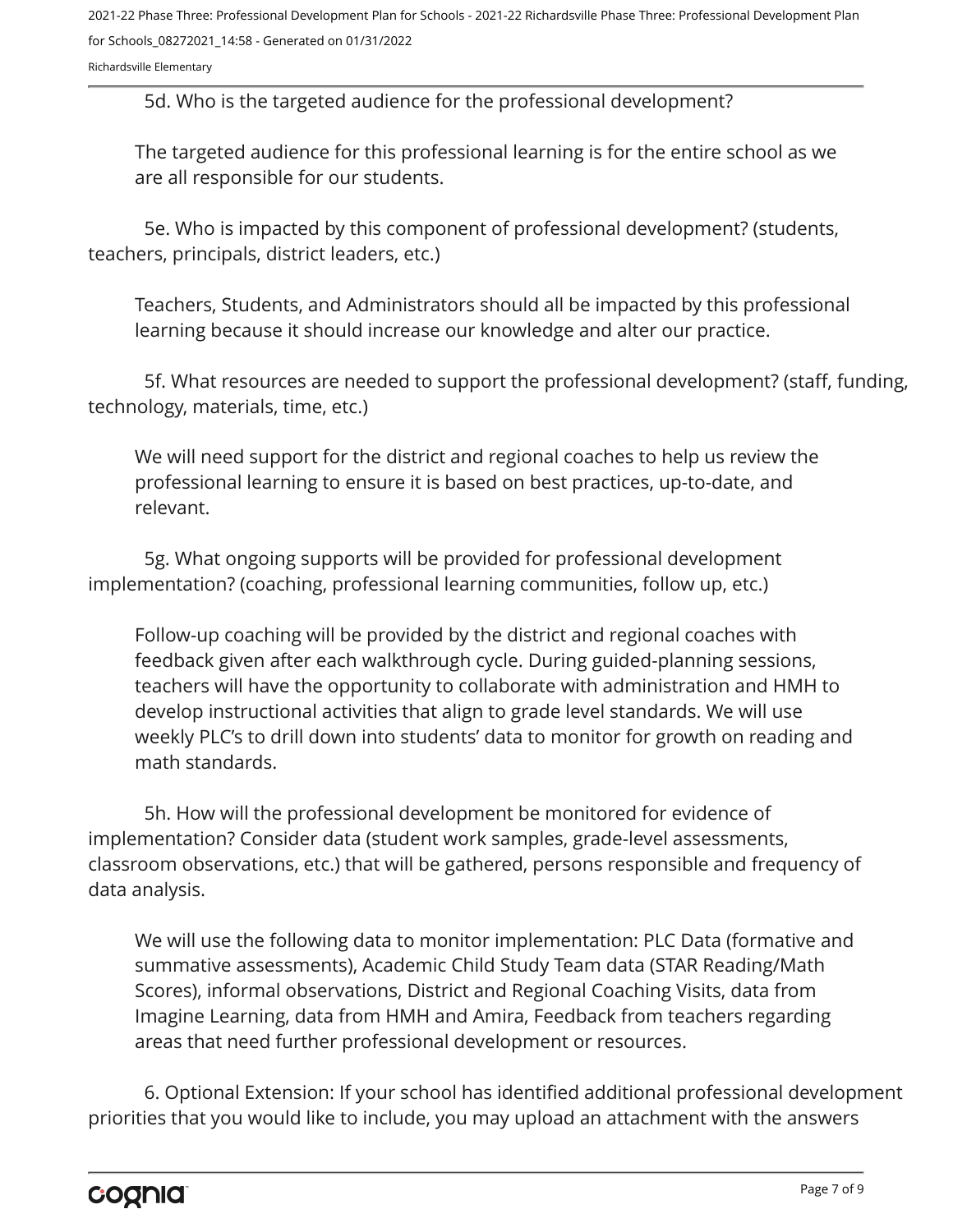Richardsville Elementary

to question 3 and a-h as seen in questions 4 and 5. If you do not wish to include an optional extension, please list N/A in the space provided below.

N/A